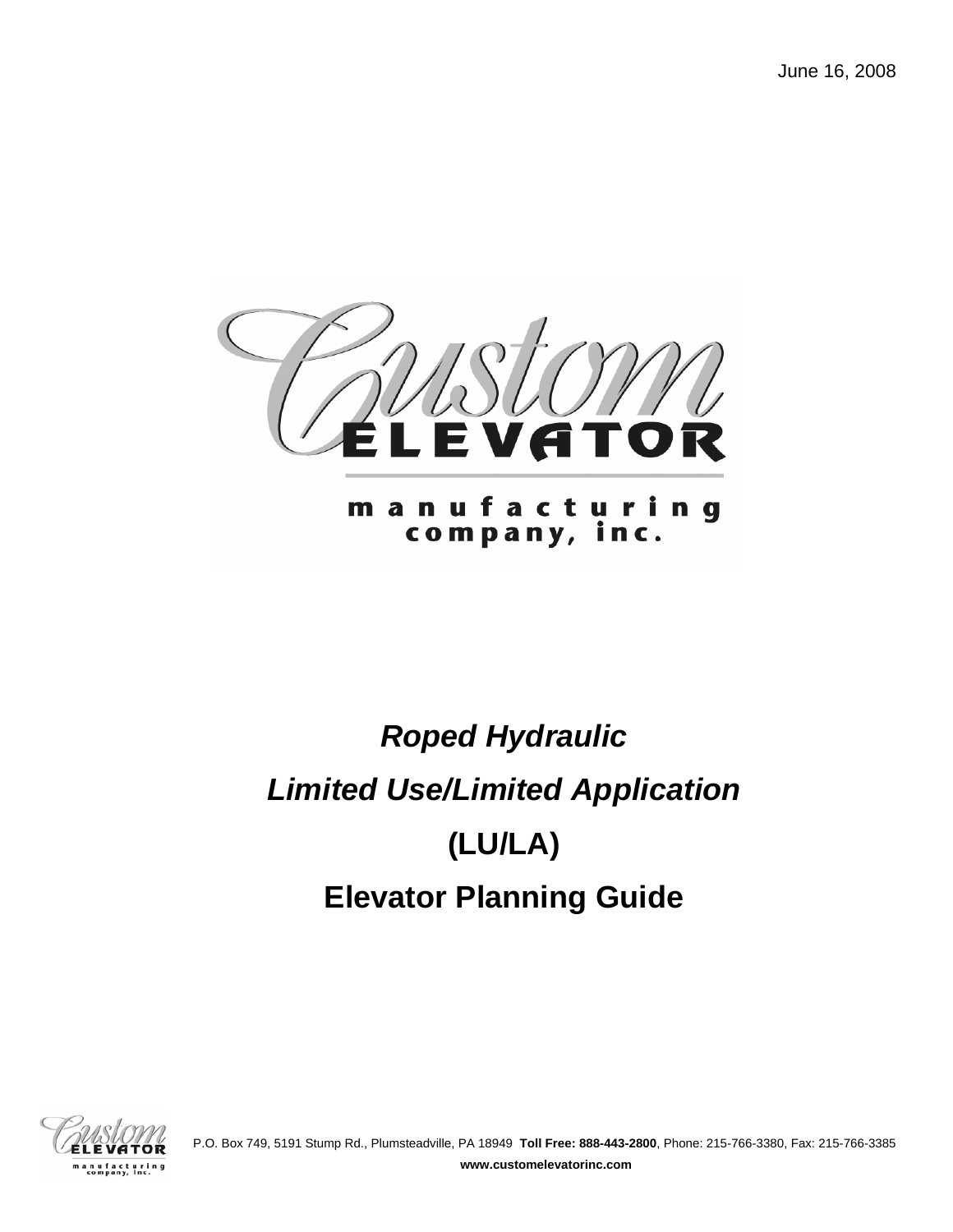

*This planning guide is intended to provide a general guideline for builders,* 

*architects, and owners designing for a limited use/limited application elevator manufactured* 

*by Custom Elevator Manufacturing Company. It is recommended that you contact your* 

*local authorities governing the installation of public elevators in your area and follow* 

 *all guidelines for commercial building requirements and any regulations that may take* 

*precedence over any recommendations listed or detailed in this guide.* 

*If you should have any questions or would like to locate a dealer in your area, please call our sales department at 1-888-443-2800.*

# **Contents**

|                       | > Equipment Overview 1                          |  |
|-----------------------|-------------------------------------------------|--|
|                       | > Work by Others 2                              |  |
|                       | > Hoistway Size Requirements 3                  |  |
|                       | > Recommended Hoistway Construction Plan 4      |  |
|                       | > Recommended Hoistway Construction Elevation 5 |  |
| $\blacktriangleright$ | Machine Room Plan 6                             |  |
| $\blacktriangleright$ | Specifications 7                                |  |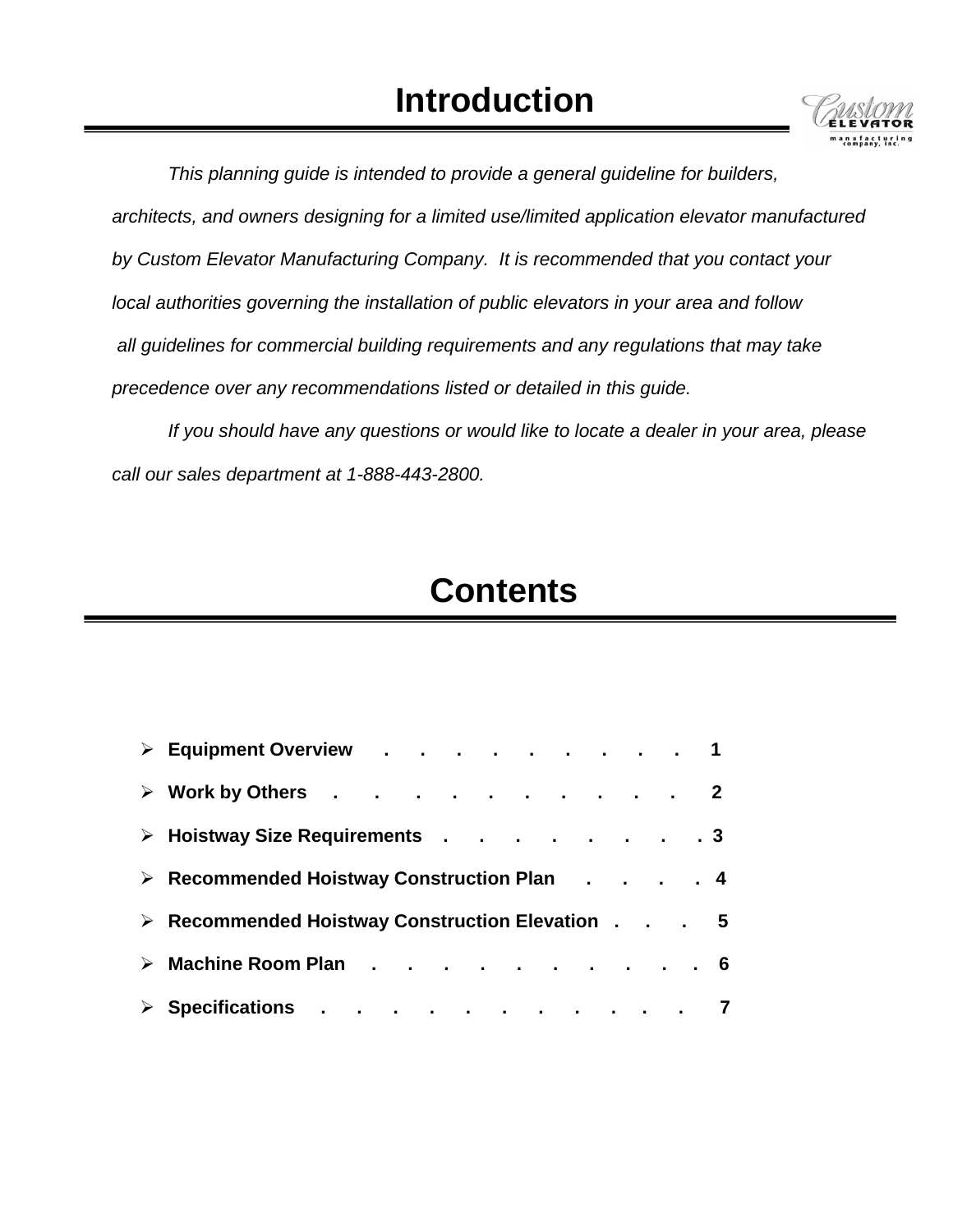# **Equipment Overview**



# ¾ **General:**

- Travel up to 25'-0" (as per ASME A17.1/ CSA B44-00)
- Up to four (4) stops
- Load capacity: 1400 lbs
- Speed: 30 fpm
- Overhead: 11'-0" minimum (9'-6" minimum with alternative means for existing buildings)
- Pit depth: 3'-6" minimum (14" minimum with alternative means)
- Roped Hydraulic Drive
	- o 1:2 roped hydraulic
	- o Governor actuated safety
	- o Remote machine room can be located up to 40' from the hoistway.
	- o 5 HP submersed motor with two-speed valve assembly
- 220 volt single phase power supply

# **Standard Features:**

- Car size: 42" x 60" interior
- 81" interior ceiling height
- No. 4 (brushed) stainless steel hall call and car operating panel
- Brushed Stainless Steel handrail
- Fire rated wood core cab wall panels faced with plastic laminate and black filled reveals to simulate applied panels
- Car entrance including strike column, return panel, and transom are #4 brushed stainless steel finish
- Two speed reinforced hollow metal horizontal sliding car doors with #4 brushed stainless steel finish
- Infrared door edge protection with automatic door reopen system
- Steel canopy with fire rated thermoclear panel suspended ceiling and fluorescent lighting above
- Extruded aluminum car sill
- #4 brushed stainless steel certificate frame
- Two speed horizontal sliding fire rated hoistway door and frame assemblies with prime (paintable) finish and extruded aluminum sills
- Heavy duty DC master door operator
- Unfinished plywood floor
- Sill set for 1/4" finished floor
- Digital floor position indicator with car direction arrows and audible signal
- Car and hall "Acknowledge" lights
- Automatic on/off cab lighting
- Braille tags in car and hall
- Keyed emergency stop and alarm bell
- Emergency cab lighting
- Car light override key switch
- Floor selectable battery lowering
- Homepark feature
- Manual lowering device
- Top of car inspection operation
- Recessed telephone box in cab
- Microprocessor based control system
- Two year limited parts warranty

# ¾ **Optional Features:**

- Custom car sizes, additional travel, and additional floor stops available
- Direct acting hydraulic drive in lieu of roped 1:2
- Wide variety of plastic laminate color choices
- Steel with baked enamel finish cab wall panels
- #4 brushed stainless steel cab wall panels
- #4 brushed stainless steel base (kickplates)
- Protection pads and hooks
- Car top emergency exit
- Exhaust fan
- Plastic laminate faced car door(s)
- #4 brushed bronze cab metal finishes
- Fire rated accordion car door(s) available in chalk, light oak, or aluminum finish in lieu of two speed horizontal sliding doors
- Automatic car door operator for accordion car door(s)
- 36" x 80" fire rated swing door entance(s) with prime (paintable) finish in lieu of two speed horizontal sliding doors
- Digital hall position indicators with direction arrows incorporated into the hall call station
- Car travel lantern with audible signal
- Fire service phase I and II with alternate return floor
- ADA compliant phone
- #4 brushed bronze faceplate/button finishes
- Keyed control switches in car and/or hall
- Remote-set solenoid on governor for testing from the machine room



**1:2 ROPED HYDRAULIC**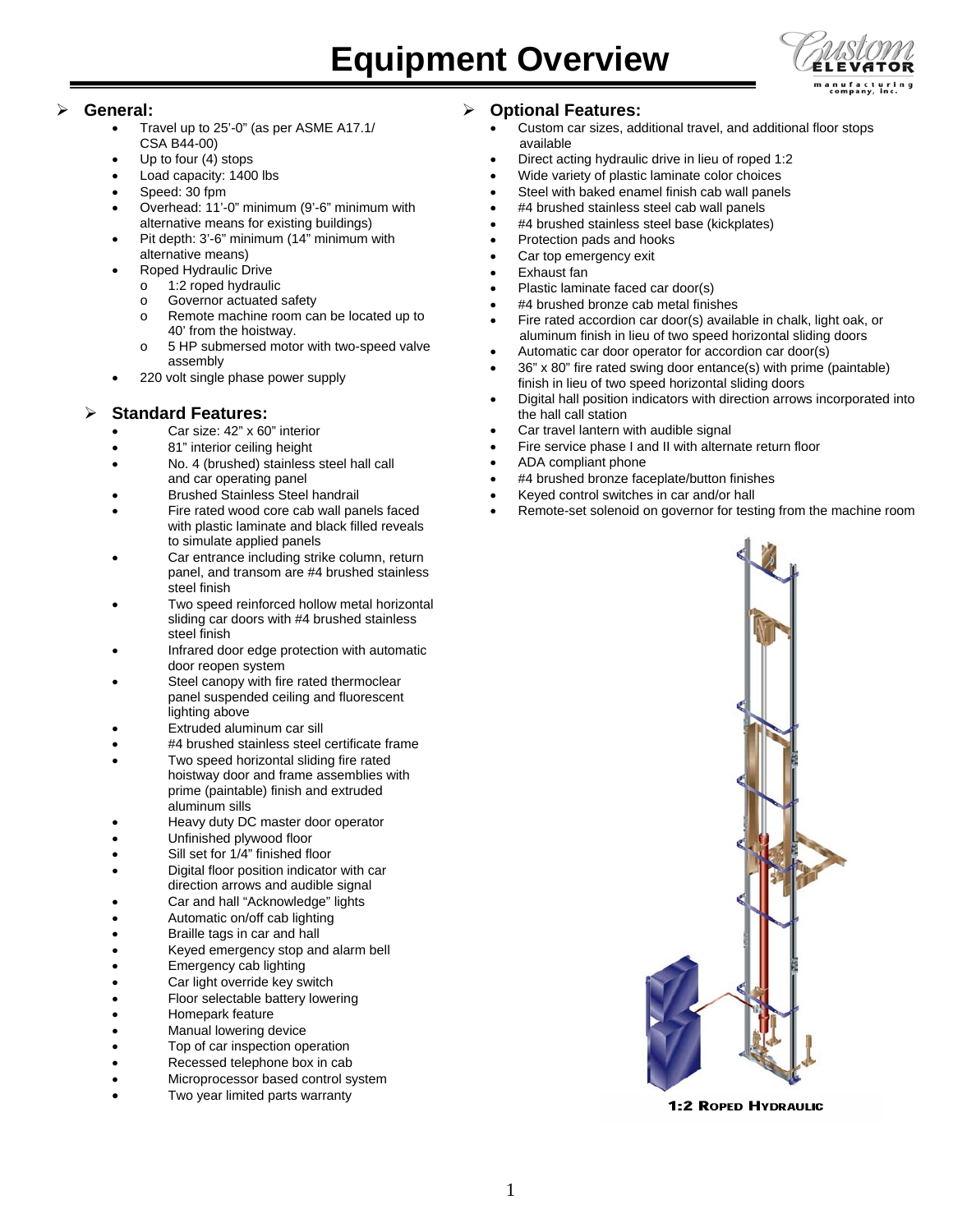# **Work by Others**



*Customer, or customer's contractor, shall be responsible, at the customer's expense, for the following prior to the commencement of work by the elevator contractor.* 

- 1. Finished hoistway guaranteed plumb within ½ inch from top to bottom, and conforming to the dimensions indicated on layout drawings provided. All walls and side members must be square and extend from sill to beam above. Inside surface of hoistway must be flush. Interior of hoistway should be finished prior to installation. Hoistway must be constructed in accordance with ASME A17.1/CSA B44-00 and all state and local building code requirements.
- 2. Adequate supports shall be provided for fastening rail brackets as indicated on the layout drawings. Supports must withstand rail forces indicated.
- 3. Where wood frame construction is used, double 2 X 12's spaced as indicated on layout drawings, and extending the full height of the hoistway are recommended.
- 4. For masonry walls, inserts shall be provided by elevator contractor and installed by the general contractor.
- 5. Total travel distance from finished bottom floor to finished top floor must be held within 1" of that shown on layout drawings.
- 6. Overhead clearance: (top floor to underside of hoistway ceiling or obstruction) to be maintained per the layout drawings. If a minimum of 11'-0" cannot be achieved, contact factory for alternate arrangement.
- 7. A poured pit conforming to the dimensions indicated on the layout drawings must be provided. The pit must be designed for the impact load indicated and must be guaranteed dry and level from wall to wall. If a minimum of 3'-6" cannot be achieved, contact factory for alternate arrangement.
- 8. A sump pump and sump pump hole with cover is recommended in the elevator pit where water seepage is encountered. A G.F.I. receptacle is required if a sump pump is furnished. Coordinate location with elevator contractor.
- 9. A pit light with switch and a GFI duplex receptacle in accordance with National Electric Code. Coordinate location with elevator contractor.
- 10. All screens, railings, steps, and ladders as required for legal hoistway.
- 11. Barricades outside all hoistway openings for protection shall be provided and installed by general contractors.
- 12. All blockouts for hall buttons must be provided. Location to be coordinated with elevator contractor.
- 13. The entire wall of the hoistway around each opening must not be constructed until the hoistway door frames are set. Swing door entrances are to be installed by the general contractor.
- 14. Adequate supports for sill angles and sills across full width of hoistway shall be furnished at each landing. Sills are to be grouted after installation.
- 15. All wall patching, painting, and grouting by others. Finish painting of all hoistway doors and frames by others.
- 16. An adjacent machine room built to conform to the layout drawings, N.E.C., ASME A17.1/CSA B44-00, and all state and local code requirements. It shall have suitable access, a lockable door, a convenience outlet, and light switch. Machine room temperature must be maintained between 60 and 100 degrees Fahrenheit. Relative humidity not to exceed 95%.
- 17. A 220V, single phase, 60 AMP service, with neutral, to a lockable safety disconnect switch fused with time delay fuses shall be furnished in the machine room in accordance with N.E.C. A normally open electric interlock contact is required in the switch for battery isolation. **5 horsepower** source for single phase heavy-duty switches (or equal): Square "D" Cat. #H222N, electric interlock EK-300-1; ITE Cat. #SN-322, electric interlock #SC-5. Cutler Hammer Cat. #DH222NGK, electric interlock #DS200EK1.
- 18. A 120VAC, single phase, 15 AMP service to a lockable fused disconnect switch or circuit breaker located in the machine room shall be provided for the cab lighting in accordance with N.E.C.
- 19. A telephone line to the machine room and tied into the elevator controller as per ASME A17.1/CSA B44-00 code.
- 20. Machine room vents if required by local code.
- 21. Knock-out in walls between the machine room and elevator hoistway for routing hydraulic and electrical lines shall be coordinated with elevator contractor.
- 22. A fixed vertical ladder to the pit floor extending 3'-6" above the lowest landing shall be provided when the pit depth exceeds 3'-0". Location to be coordinated with elevator contractor.
- 23. A lockable self closing 2'-0" x 2'-0" governor access door with electric contact shall be provided in accordance with layout drawing (when required).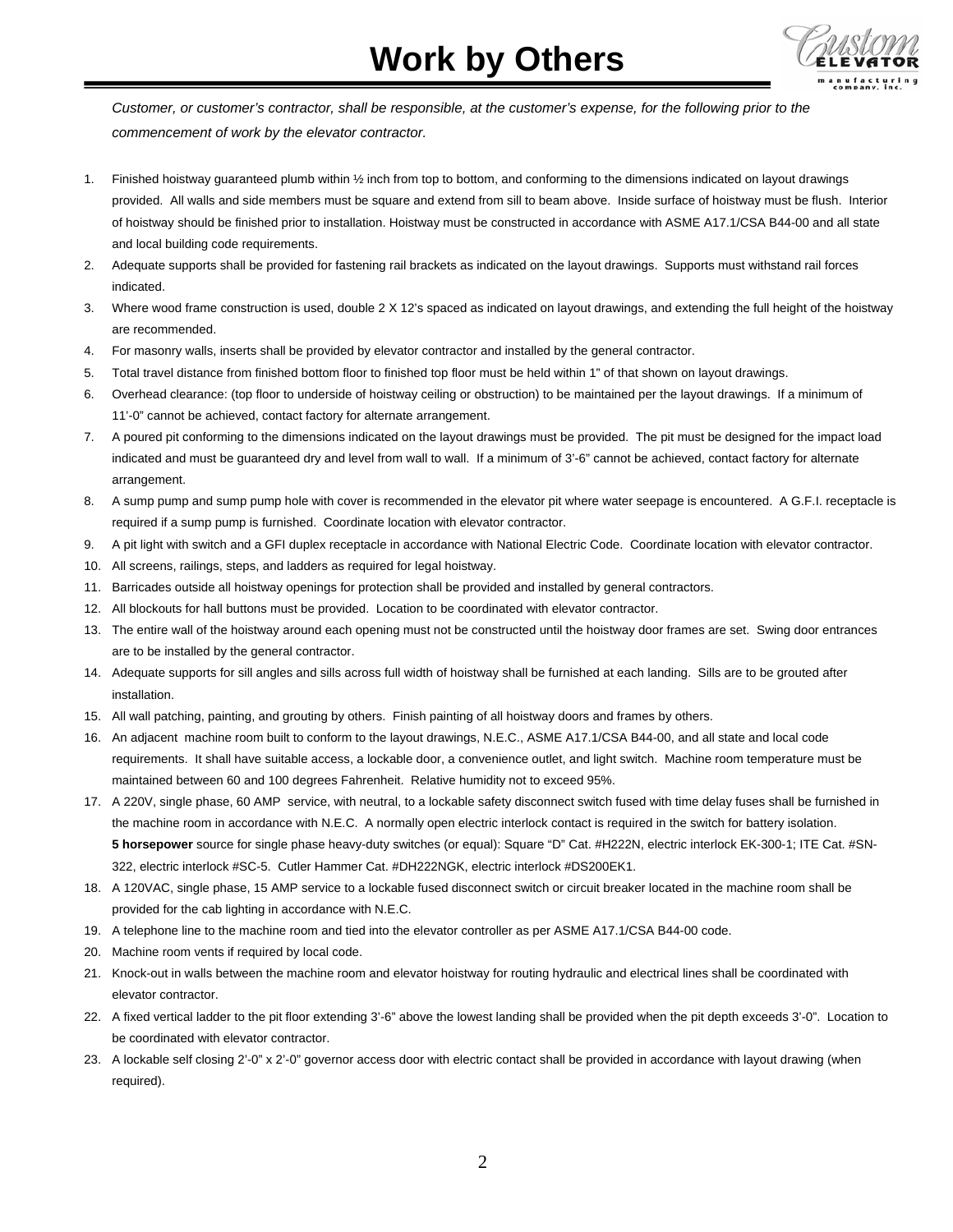# **Hoistway Size Requirements**



**PLAN-A** 

**PLAN - B** 



\* LEAVE ENTIRE FRONT WALL OPEN AROUND EACH HOISTWAY DOOR UNTIL DOORS AND **FRAMES ARE INSTALLED.** 

 $7' - 6$  1/2"

**FRONT AND REAR OPENING**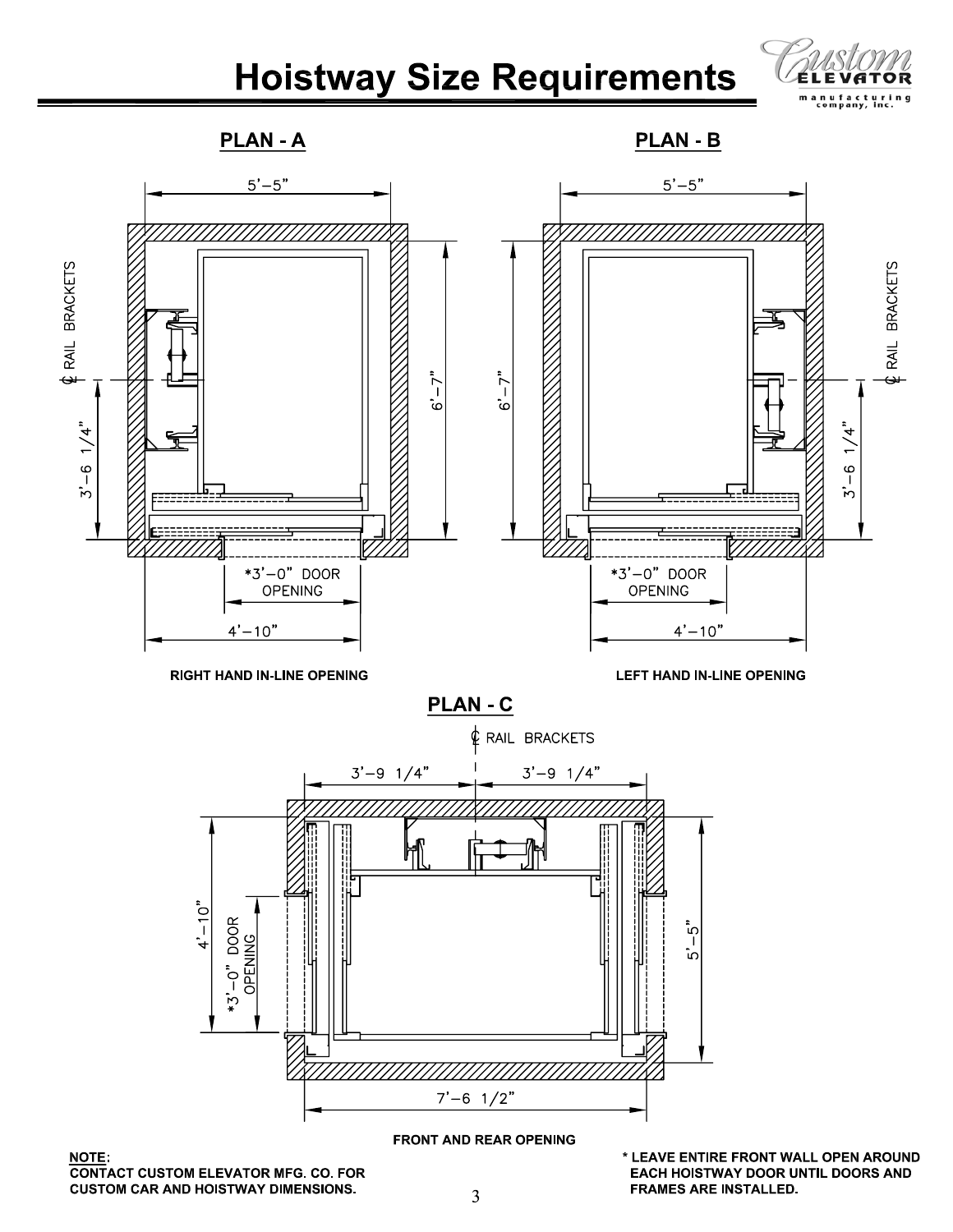# **Recommended Hoistway Construction Plan**



FRAMES ARE INSTALLED.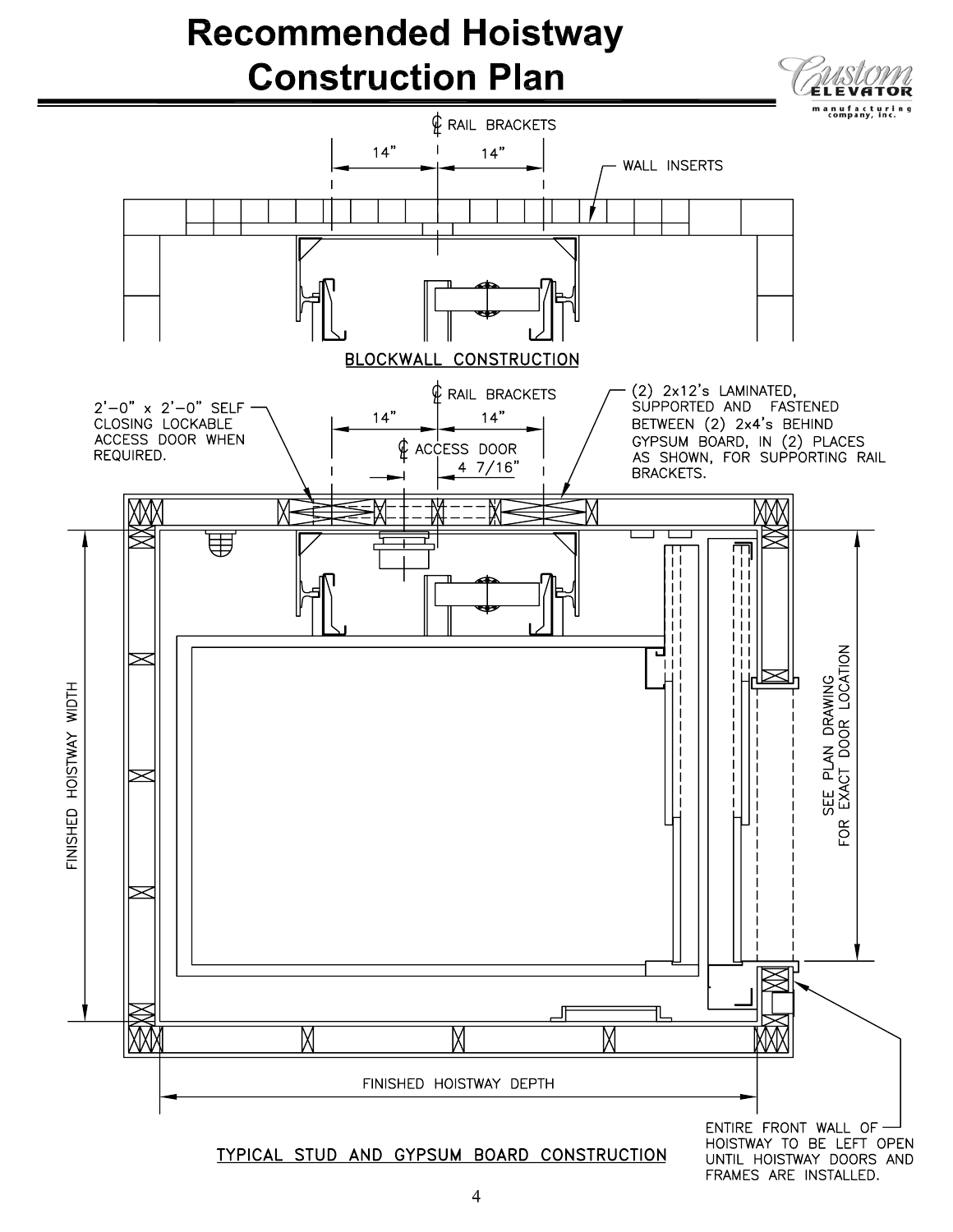# **Recommended Hoistway Construction Elevation**

ÉLEVATOR m a n u f a c t u r i n g<br>company, inc.

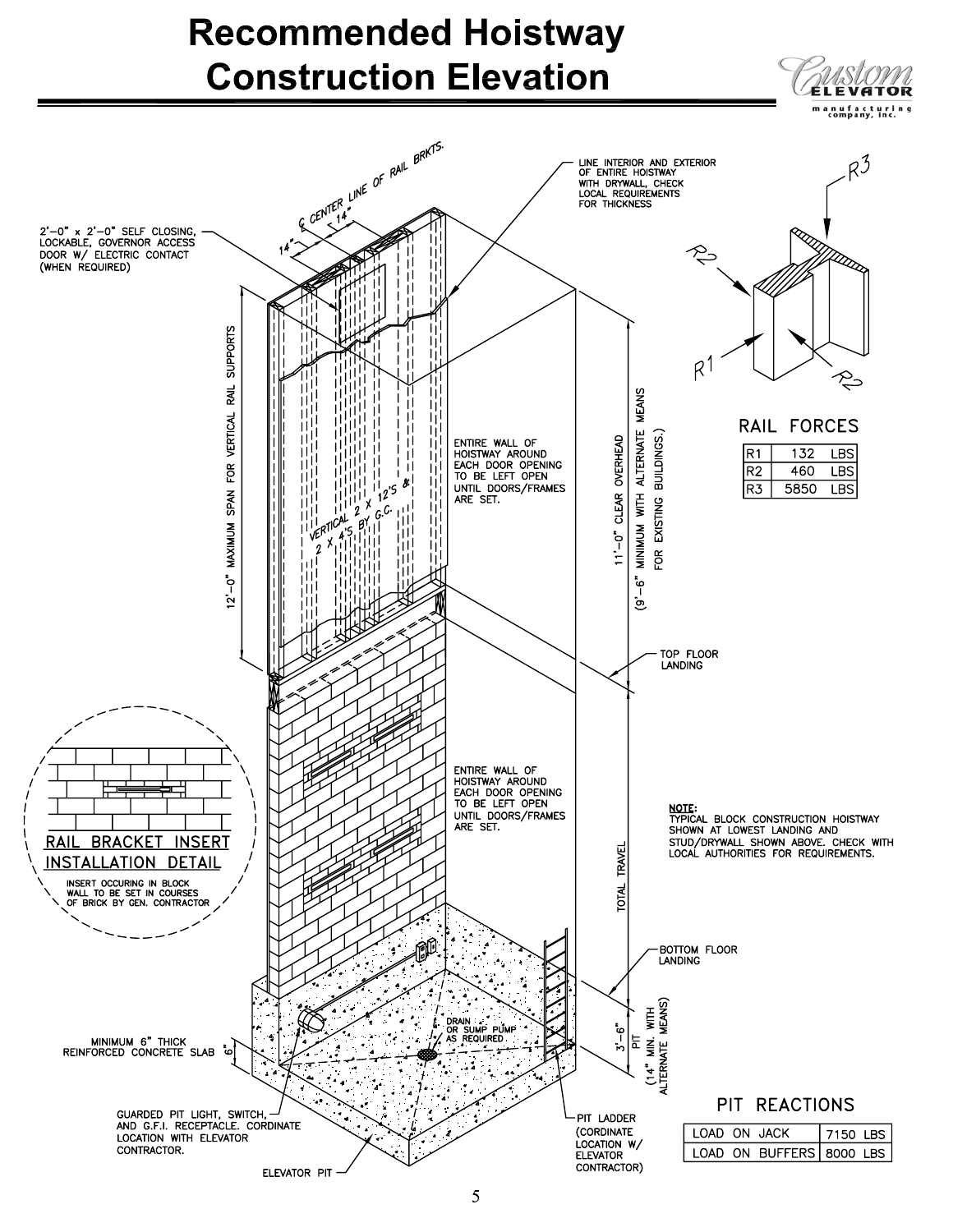



# **STANDARD MACHINE ROOM LAYOUT**



#### **NOTE**

**MACHINE ROOM MUST COMPLY** WITH ALL STATE AND LOCAL **CODE REQUIREMENTS. MATERIAL REQUIRED BY OTHERS: • MAIN LINE DISCONNECT** (SEE SPECIAL REQUIREMENTS) **. CAR LIGHT DISCONNECT** 

- **. LIGHT, LIGHT SWITCH, AND GFI DUPLEX RECEPTACLE • TELEPHONE CONNECTION**
- HEAT
- **. LOCKABLE ACCESS DOOR • KNOCK-OUT BETWEEN MACHINE ROOM AND HOISTWAY**

SEE "WORK BY OTHERS" FOR **MORE DETAILED REQUIREMENTS**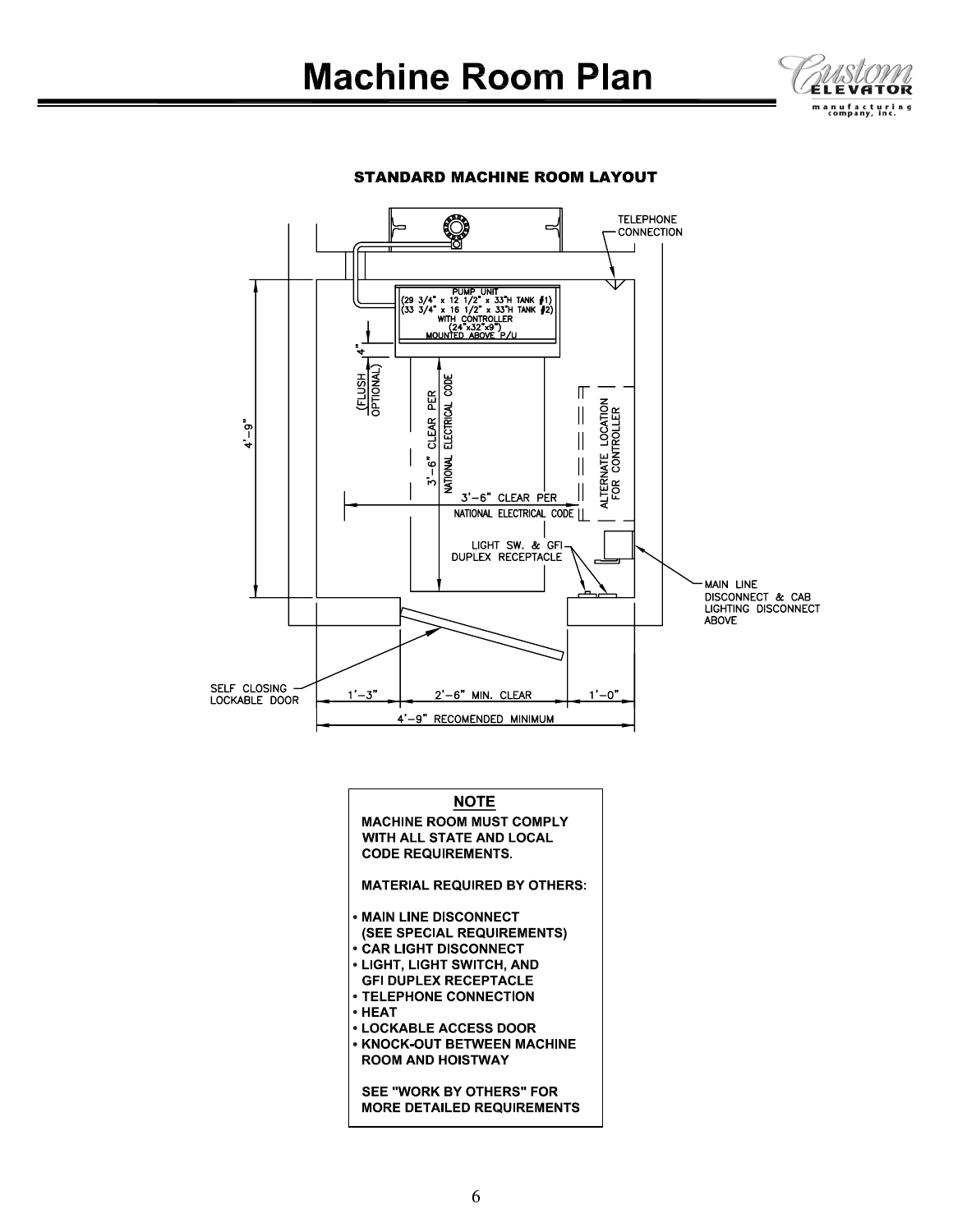# **Part 1: General**

# **1.1 Description of Work**

To furnish all labor and materials required to cover a complete installation of (one) roped hydraulic limited use/limited application (LU/LA) elevator. The elevator is to be installed in a first class workmanlike manner in accordance with the specifications and drawings provided.

## **1.2 Work By Others**

The following preparatory work to accommodate the elevator installation is to be done by others and is part of work of other sections.

- A. Hoistway
	- 1. A finished, plumb hoistway of proper size and construction conforming to ASME A17.1/CSA B44-00, all applicable building codes, and the elevator layout drawings.
	- 2. Adequate supports shall be provided for fastening rail brackets as indicated on the layout drawings. Supports must withstand rail forces indicated.
	- 3. A poured pit conforming to all applicable codes and to the dimensions indicated on the layout drawings must be provided. The pit must be designed for the impact load indicated and must be guaranteed dry and level from wall to wall. A fixed pit ladder shall be provided when pit depth exceeds 3'-0".
	- 4. Knock-out in walls between the machine room and elevator hoistway for routing hydraulic and electrical lines and for hall buttons shall be coordinated with the elevator contractor.
	- 5. All wall patching, painting, and grouting by others. Finish painting of all hoistway doors and frames by others.
	- 6. Adequate sill supports at each landing are to be provided for hoistway entrances. Swing door entrances (when provided) are to be installed by general contractor.
	- 7. A lockable self closing 2'-0" x 2'-0" governor access door with electric contact shall be provided in accordance with layout drawing (when required).

#### B. Machine Room

An adjacent machine room built to conform to the layout drawings, NFPA 70, ASME A17.1, and all applicable building code requirements. It shall have suitable access, a lockable door, a convenience outlet, and light switch. Machine room temperature must be maintained between 60 and 100 degrees Fahrenheit. Relative humidity not to exceed 95%.

- 2. A telephone line to the machine room and tied into the elevator controller as per ASME A17.1/CSA B44-00 safety codes.
- 3. Machine room vents as required by local code.

## C. Electrical Requirements

- 1. A 220VAC, single phase service, with neutral, to a lockable safety disconnect switch, fused with time delay fuses shall be furnished in the machine room in accordance with NFPA 70. A normally open electric interlock contact is required in the switch for battery isolation.
- 2. A 120VAC, single phase, 15 AMP service to a lockable fused disconnect switch, or circuit breaker, located in the machine room shall be provided for the cab lighting in accordance with NFPA 70.
- 3. A pit light with switch and a GFI duplex receptacle shall be furnished in accordance with NFPA 70.

# **1.3 Quality Assurance**

The elevator shall be designed, manufactured, installed, and inspected in accordance with ASME A17.1/CSA B44- 00 standards and all applicable regulations of federal, state, and local codes and ordinances as adopted by local agencies having jurisdiction.

## A. References

- 1. American National Standards Institute (ANSI) 2. American Society of Mechanical Engineers
- (ASME) 3. National Electric Code (NFPA 70)
- 4. CSA B44.1/ASME A17.5, elevator and
- escalator electrical equipment requirements. 5. CSA B44-00 safety code for elevators.

#### B. Qualifications

 The installation shall be performed by a company with no less than (5) years of successful experience in the assembly and erection of similar type elevators and who has adequate product liability insurance.

C. Regulatory Requirements

 The elevator installer shall verify requirements of the local authority having jurisdiction and shall obtain and pay for necessary municipal and state permits and inspections as required, and make tests as called for by the regulations of such authorities.

# **Part 2: Submittals**

# **2.1 Product Data**

Submit manufacturers literature including product data, cab designs, color charts, signal fixtures, and specifications.

# **2.2 Layout Drawings**

Layout drawings shall be submitted showing the general arrangement of the elevator equipment including dimensions, clearances, location of machine equipment, and all loads and reactions imposed on pit and building structure.

# **Part 3: Product**

#### **3.1 Manufacturer**

The roped hydraulic LU/LA elevator shall be manufactured by Custom Elevator Manufacturing Co. Inc. Plumsteadville, PA. US. Toll Free 1-888-443-2800 or 215-766-3380 Fax 215-766- 3385 and installed by

## **3.2 Characteristics**

**Type:** Roped 1:2 Hydraulic **Capacity:** 1400 lbs. **Car Speed:** 30 FPM **Operation:** SAPB/single button collective **Travel:** (25'-0" max. per ASME A17.1) **Number of Stops: Number of Openings: Inside Car Dimensions:** 42" X 60" X 81" high **Doors:** 36" x 80" two speed, horizontal sliding **Power Supply:** 220 Volt, single phase, 60 Hz. **Cab Finish:** 

# **Push Button Faceplates and Handrail Finish:**

# **3.3 Equipment**

A. Operation

Operation of the elevator shall be fully automatic. Control shall be single automatic push button or single button collective (field programmable); momentary pressure on any button will call or send the elevator to the corresponding landing and the car and hoistway doors shall open and close automatically.

- 1. **Battery lowering:** In the event of a power failure, the elevator shall automatically descend to the homepark landing, wait 30 seconds, then proceed to the bottom landing while monitoring all safety circuits. Elevator door(s) shall open and close automatically. Batteries are to have an automatic charging system.
- 2. **Emergency car lighting:** An emergency car light shall be furnished in the car operating panel that provides an illumination of not less than (.2) foot candles at a point (48) inches above the car floor

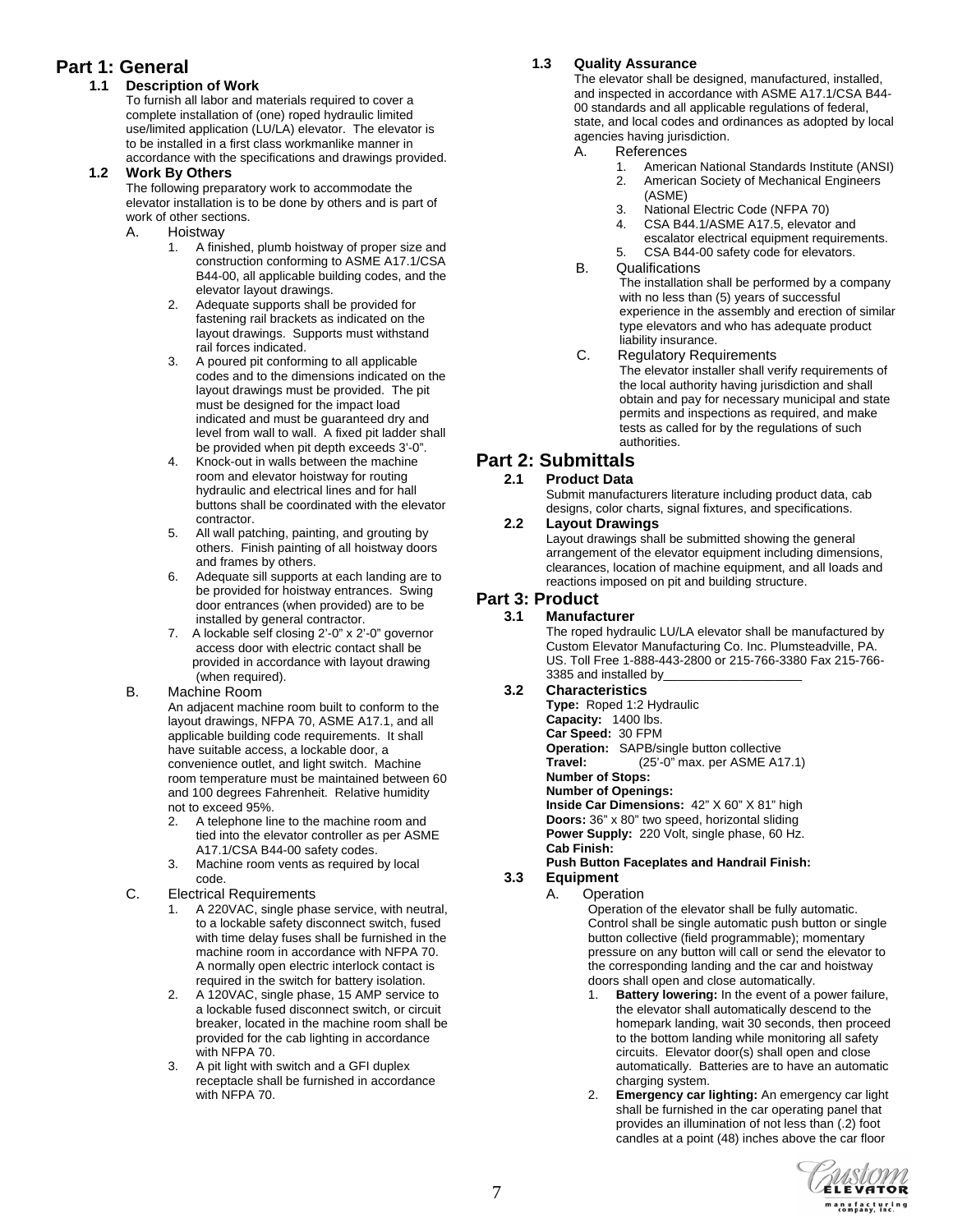and (11) inches in front of the car operating panel for a minimum of (4) hours.

- 3. **Homepark feature:** The elevator shall automatically return to a field programmable designated landing after one minute without use.
- 4. **Automatic car light timer**: With the in car light key switch in the "on" position, the cab lights shall time out automatically after (3) minutes and illuminate automatically when the elevator is called to a landing.
- 5. **Automatic two-way leveling:** The leveling device shall automatically stop and maintain the car within ½ inch of the landing regardless of the change in load.
- 6. **Low oil control:** A low oil control feature shall be provided, designed to automatically cause an up traveling car to descend to the lowest terminal landing if the elevator should fail to reach a landing in a predetermined time or if the system does not have a sufficient reservoir of oil.
- 7. **Inspection operation:** Inspection operation shall be provided on the top of the car and from the main controller located in the machine room. Controller inspection shall be rendered inoperable when on top-of-car inspection. Inspection operating stations shall consist of a transfer switch and constant pressure "up", "down", and enable buttons. Top-of-car inspection station shall include an emergency stop, GFI protected duplex outlet, and a guarded light with a light switch. Controller shall be prepared with car and hoistway door bypass switches in accordance with ASME A17.1/CSA B44-00 safety codes.
- 8. **Hoistway access switch:** A (3) position spring return key switch shall be furnished adjacent to the top landing door used to permit movement of the car with the top landing door and car door in the open position allowing service personnel to gain access to the car top when the distance from the top of the car to the landing sill exceeds (35) inches when the car is level with the landing below.
- B. Control System

A microprocessor based control system certified and labeled to the requirements of CAN/CSA-B44.1/ASME A17.5 shall be provided. It shall include a motor starter with a potential relay, motor overload device, an uninterrupted power supply with battery charging circuit, and redundant device circuits that prevent the car from moving in the occurrence of a single ground or failure of any critical circuit contactors or relays and such devices shall be monitored prior to each start to assure that these devices are functioning in there intended manner. All circuits shall be fuse protected. All to be enclosed in a single key lockable cabinet.

C. Hydraulic Power Unit

The hydraulic power unit shall include a submersible motor, rotary screw type pump, two- speed control valve, and oil reservoir with an oil level gauge. The control valve shall include a safety check valve, up and down acceleration, deceleration, leveling, and soft stop adjustments, pressure relief valve, manual lowering valve, constant down speed regulation, pressure gauge with shutoff, negative pressure switch, and manual shutoff valve all mounted and enclosed in a compact unit assembly with a key lockable cover.

#### D. Plunger and Cylinder

The cylinder shall be constructed of steel pipe with a steel bulkplate welded to the lower end and a cylinder head welded on the upper end which houses the selfadjusting packing, bearings, wiper, air bleeder, and leach line hose.

The plunger shall be manufactured from accurately ground and polished tubing fitted with a steel stop ring welded to the bottom to prevent the plunger from leaving the cylinder in the up direction.

### E. Pipe Rupture Valve

An automatic shut off valve at the cylinder inlet shall be provided to stop and hold the elevator in the event of a main oil line failure or if the elevator should overspeed in the down direction.

F. Car Frame and Platform

The car frame shall be fabricated from structural and formed steel members, welded and bolted construction, of the cantilevered design. It shall be fitted with roller guide shoes, car safeties, and a slack cable switch that will disconnect power to the control valve if a rope should be become slack or broken. The car platform shall be fabricated from steel framing covered with plywood protected with a fire retardant material. A toe guard shall be provided at each car entrance extending below the platform.

G. Car Suspension

The elevator car frame shall be suspended by (3) 3/8" diameter, 6 X 19, traction steel cables. The cables shall dead end to the pit steel on one end, pass over a "U" groove sheave, and attach to the car safety device with approved type wedge sockets.

#### H. Overspeed Governor

An overspeed governor shall be provided in the overhead and a tension weight with Idler sheave shall be located in the pit. The governor cable shall be ¼" 8 x 19 traction steel and attach to the car safety device. The governor shall be designed to activate the car safeties in the event of an overspeed in the down direction. Governor shall be self resetting and be provided with means to seal the tripping speed adjustment.

I. Guide Rails

The car guide rails shall consist of (2) machined steel "tee" sections, no less than 8 lb. per foot, securely fastened to the hoistway structure with steel brackets. All rail end sections shall be tongue & groove type joined with steel splice plates.

J. Spring Buffers Spring buffers shall be furnished in the pit when pit depth exceeds (21) inches. Buffers shall have sufficient load and stroke ratings in accordance with applicable codes.

K. Car Operating Panel

Car operating panel shall consist of metal lens call pushbuttons with red LED halo lighting and Braille tags for each landing, door open buttons, an alarm button, emergency stop key switch. Light key switch, emergency light, integral phone box with telephone, and a digital car position indicator with direction arrows and audible signal all mounted onto a brushed stainless steel faceplate.

L. Landing Controls

Landing control stations shall consists of a metal lens call button with red LED halo lighting mounted onto a brushed stainless steel faceplate.

## M. Hoistway Doors

Each hoistway entrance shall consist of a two speed horizontal sliding reinforced hollow metal UL-B 1-1/2 hour fire rated door and frame assembly with prime (paintable) finish and extruded aluminum sill. Each opening shall be protected with an electro-mechanical interlock to prevent operation of the elevator unless all doors are closed and locked.

N. Car Doors

 Each car entrance shall be provided with a two speed horizontal sliding reinforced hollow metal door panels faced with brushed stainless steel finish. An electric contact shall be provided on each car door opening to prevent operation of the elevator unless the car door(s) are in the fully closed position. Car doors shall be equipped with a zone lock used to prevent opening of the car doors unless the car is within a landing zone.